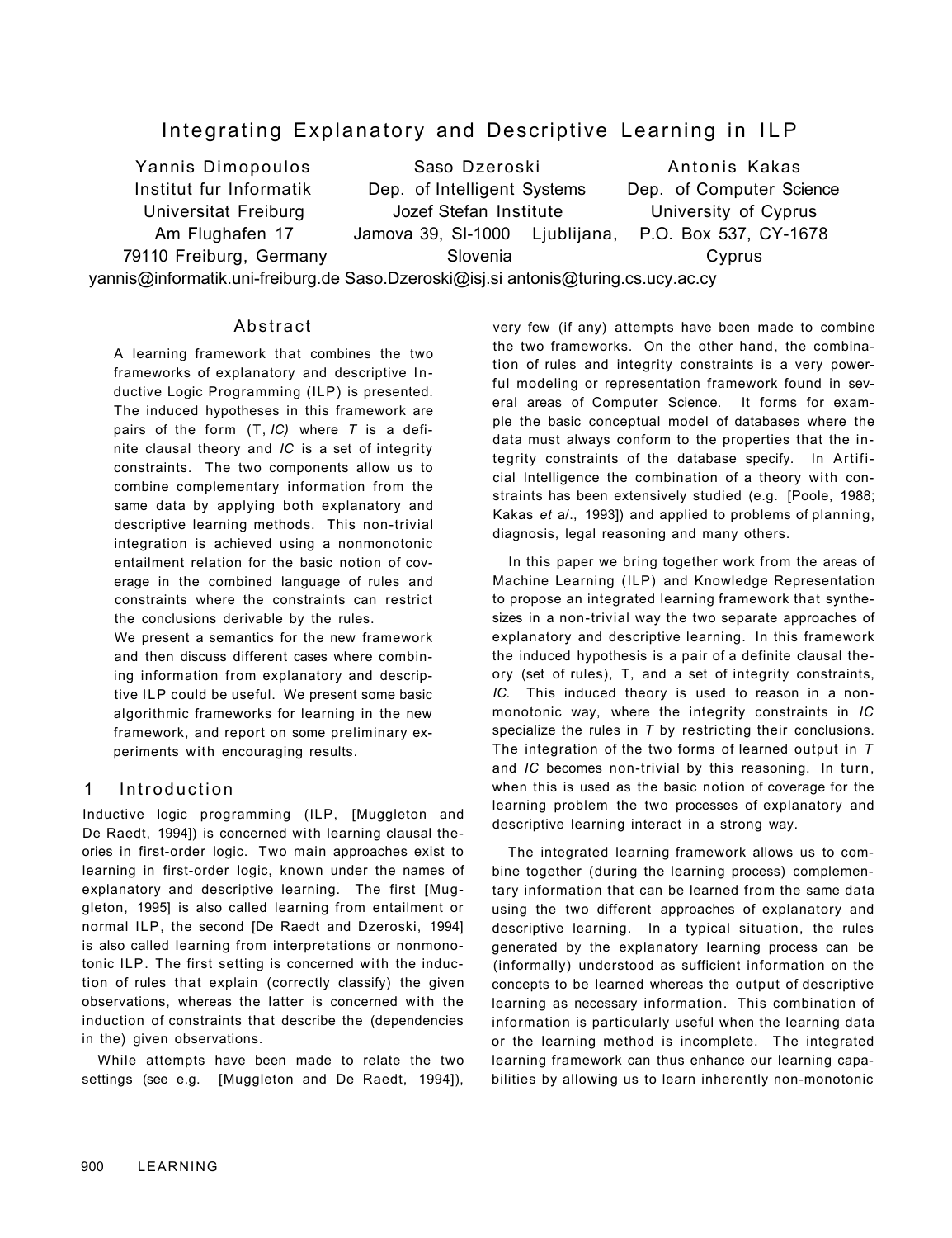theories (which by definition can not be completely specified). More importantly though it can also be particularly useful (enhancing) for many other learning problems not necessarily non-monotonic in nature as learning by its very nature is often an incompletely specified problem. At the more practical level, the integration of a set of integrity constraints in the learned theory : (i) provides additional complementary information, (ii) offers a new type of specialization operator on the rules of the theory, (iii) offers a complementary notion of classification via the satisfaction of the constraints and (iv) allows us to learn from incomplete data, e.g., from positive data only where the constraints provide implicitly negative data.

Although there exist several learning systems [De Raedt and Bruynooghe, 1993; De Raedt and Van Laer, 1995; Muggleton, 1995] that learn (or can learn) integrity constraints none of these does so in a strongly integrated fashion as we are proposing here. In fact, most of the constraints learned in practical domains (see e.g. [De Raedt and Dehaspe, 1996]) have the form of definite clauses (the same form as for explanatory ILP), and are even used in the same fashion i.e. for explanation rather than description as is their natural role.

### 2 An Integrated Learning Framework

In this section we present the basic learning framework that integrates the two different problems of explanatory and descriptive learning. We will assume that the reader is familiar with basic notions of first order logic and logic programming (see e.g. [Lloyd, 1987]).

In the integrated framework the hypothesis space is extended to accommodate the learned output for either setting of explanatory or descriptive learning.

Definitio n 1 *(Hypothesis Language):* A hypothesis H is a triple < T, *C, IC* >, where C is a set of predicate symbols (the concepts to be learned), T is a Definite Horn theory (of rules defining concepts in C) and IC is a set of first order formulae (integrity constraints on the theory T).

The integrity constraints in IC can in general be any first order formula but in practice (see e.g. [De Raedt and Bruynooghe, 1993]) it is useful to restrict these to be clauses which are also range-restricted. We have also restricted here the theory *T* to contain only definite Horn clauses with no negation as failure (NAF). The framework can easily be extended to allow NAF. Moreover, the language of definite rules with integrity constraints subsumes NAF [Eshghi and Kowalski, 1989].

The integration of the two forms of learned output (explanatory rules in T and general regularities of the data in IC) becomes non-trivial by combining together

the reasoning made with each part and then using this as the basic notion of coverage for the learning problem. This combined notion of entailment is inherited here from work in the area of Knowledge Representation [Poole, 1988], [Kakas *et* a/., 1993]. Reasoning with the theory is done in the usual way using the minimal Herbrand model semantics. For the integrity constraints there are several alternative semantics. In this paper we will use the epistemic or meta-level view [Reiter, 1988] where the constraints are understood as statements at a different level from those in the theory and they specify what must be true of the theory. They are formalized as first order formulae that must be true in any given model of the theory for this model to be accepted.

Definition 2 (Entailment in the Hypothesis Language): Let  $H = < T, C, IC >$  be a hypothesis. A Generalized model, M, of H is any maximal subset of the minimal Herbrand model, N, of T such that:

(i)  $N - M$  contains only atoms with predicates in C (ii)  $M \models IC$ 

(iii) M is grounded, i.e.,  $\forall A \in M : T \cup (M - \{A\}) \models A$ , where  $\models$  denotes truth in the minimal Herbrand model<sup>1</sup>. A ground atom, A, is entailed (covered) by H  $(H \nvdash A)$ iff  $M \models A$  for every generalized model M of H.

Informally, this definition allows a conclusion from the theory  $T$  only if this does not violate the integrity constraints in  $IC$ . The conclusions of the theory  $T$  must respect the general properties specified by the integrity constraints, otherwise they are rejected. In other words, the rules of the theory  $T$  for the concepts to be learned in C are assumed to be correct unless their conclusions violate the general properties expressed by  $\mathcal{I}\mathcal{C}$ .

We now formulate the general learning problem that can be addressed within the integrated setting of explanatory and descriptive ILP.

#### Definition 3 (Learning Problem):

Given:

(a) background knowledge,  $B$ , (definite Horn theory)

(b) a set,  $C$ , (possibly empty) of concept predicates to be learned

(c) training data,  $E$ , on the predicates of  $C$ , containing a set of positive examples  $E^+$  and negative examples  $E^-$ , such that  $B \cup E$  is consistent.

**Find:** a hypothesis,  $H = \langle B \cup T, C, IC \rangle$ , such that:  $\rightarrow$   $\mathbf{p}$   $\rightarrow$   $\mathbf{r}$  +  $\rightarrow$  $\overline{z}$ 

$$
(\mathbf{a}) \mathbf{B} \cup \mathbf{C} \quad \models \mathbf{IC}
$$

(b) H covers  $e^+$ , for every  $e^+$  in  $E^+$ , and

(c) H does not cover  $e^-$ , for every  $e^-$  in  $E^-$ ,

where  $\models$  denotes truth in the minimal Herbrand model. We often require non-triviality or minimality of the

<sup>&</sup>lt;sup>1</sup>This technical condition is required for the cases of multiple or recursive predicate learning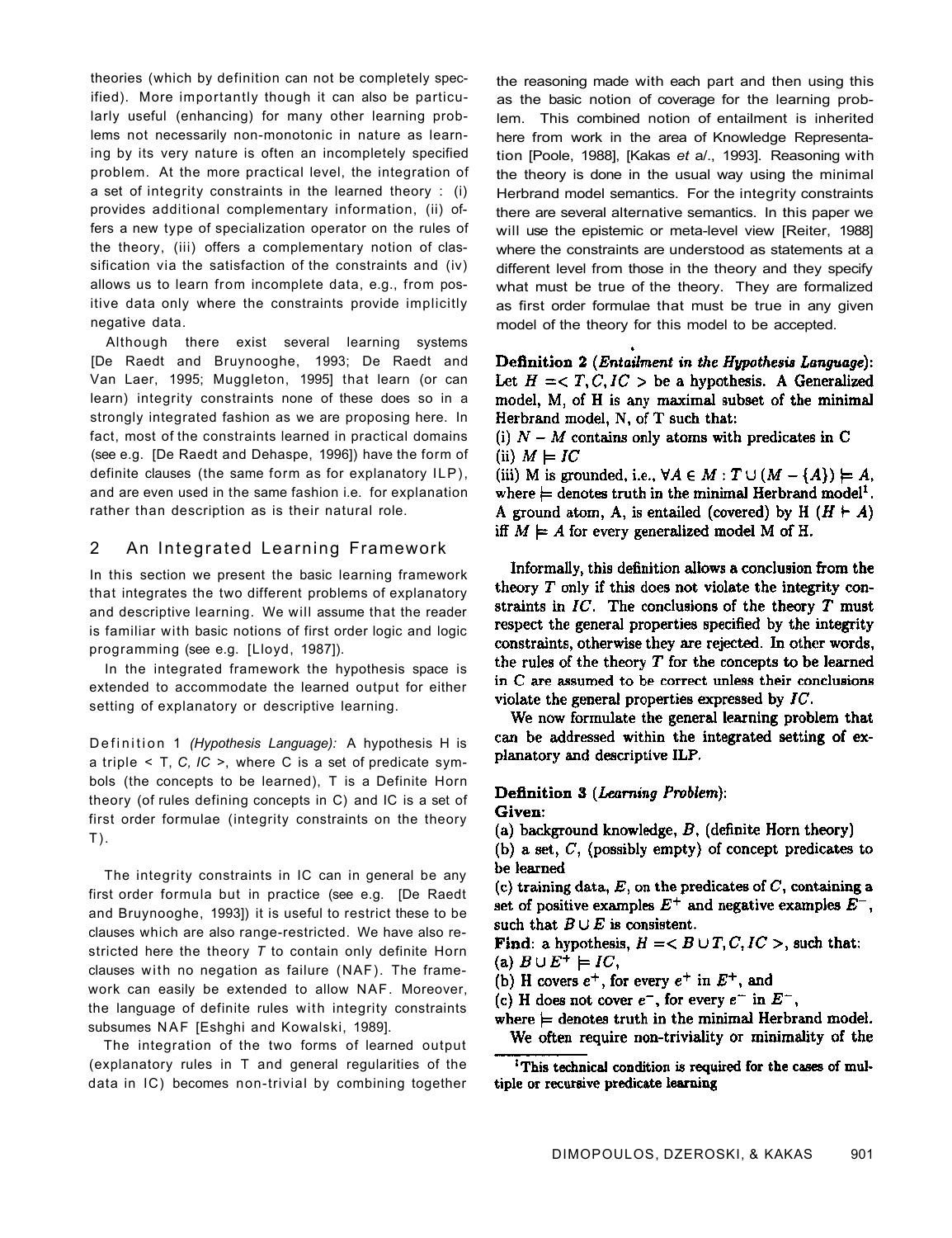learned theory H. There are also several ways in which this problem could be generalized or modified. For example, the background knowledge may already contain some integrity constraints. Another alternative relates to how strong we want the exclusion of negative examples to be. We may for example want to replace the third condition by the stronger condition "there is no generalized model M of H such that  $M \models e^-$  for any  $e^- \in E^{-n}$ . The proper study of these extensions and alternatives is beyond the scope of this paper.

The above definition combines elements from the explanatory and descriptive learning problems via the coverage relation of definition 2. The rules in the theory *T*  give sufficient conditions for the concept(s) that we are learning whereas the integrity constraints in *IC* provide complementary necessary conditions on the concept.

Let us illustrate the potential and possible use of the integrated framework with a few simple examples. As a first example we take a well known domain from knowledge representation which is not possible to express using only the language bias of definite Horn logic.

Example: Consider the background theory B *bird(x)* <- *penguin(x) penguin(x) <--- superpenguin(x) bird{a)*, *bird(b)*, *penguin(c)*, *penguin(d)*, s*uperpenguin(e), superpenguin(f)*  with the set of concepts to be learned *C* = *{flies(-)}.*  Consider also the training data  $E = E^+ \cup E^-$  consisting simply of a set of positive and negative examples as follows:  $E^+ = \{flies(a), flies(b), flies(e), flies(f)\}$  and

 $E^- = \{ files(c), files(d) \}.$ 

A solution to this problem is given by the hypothesis  $H = \langle B \cup T, C, IC \rangle$  where  $T = \{ files(x) \leftarrow bird(x) \}$ and  $IC = \{superpenguin(x) \leftarrow files(x), penguin(x)\}.$ The integrity constraint expresses a general regularity that characterizes the available data is also used to compensate for the overgenerality of the learned rule in *T.*  The conclusion *flies(c)* is not possible as the constraint is violated: in  $B \cup T$  we would have penguin(c) and not *superpenguin(c).* On the other hand, the conclusion *flies(e)* is allowed by the learned theory since this does not violate the constraint. Note that if the integrity constraint is considered simply as another clause in the theory *T* then the resulting hypothesis would be inconsistent covering negative examples.

This learning problem can also be captured using the non-monotonic construct of NAF by extending the language bias of the theory *T* from definite Horn clauses to normal logic program clauses. A possible solution is given by the rules: *flies(x)<-- bird(x),not abnormal(x)*  and *abnormal(x) <---penguin(x),not superpenguin(x)*.

Negation as failure can easily be captured within the

framework of definite rules and integrity constraints [Eshghi and Kowalski, 1989]. Hence the integrated framework subsumes the use of NAF in learning systems. Conversely, it is indeed possible to simulate the effect of most forms of integrity constraints using NAF. This, however, would typically require the use of auxiliary new predicates, as in the above example, thus making the learning process unnecessarily more complicated with the need of predicate invention [Bain and Muggleton, 1990]. A more important difference is the fact that the use of NAF alone still relies only on the explanatory (normal) ILP learning criteria. In the integrated framework in addition we can use the second independent learning criterion of describing the data available. This can be significant particularly in problems where the training data is incomplete. In the above example, if we are not given the negative examples the integrated framework can still find the same solution as before since the integrity constraint can be learned independently from the rest of the problem.

In the previous example due to the inherent nonmonotonicity of the problem it is not possible to learn the correct theory using each of the two ILP settings separately. We will now consider some examples where although there are solutions in these separate settings these may be difficult to find. Lack of complete information in learning can effectively result in a situation similar to that of a non-monotonic problem.

Let us first consider an example where we are trying to learn the concept *daughter* given complete background information on *parent, father, mother, male*  and *female* but possibly incomplete information on *daughter.* Suppose that we have learned the rule *daughter(x,y) <- parent(y*, *x)*.

We first note that the usual specialization of this rule by adding the extra condition of *female(x)* can also be equivalently achieved by learning the integrity constraint *female(x) <-*- *daughter{x,y).* 

In fact, any condition in a rule can be simulated by a new constraint of the general form *condition <-*- *concept, subbody-of-rule.* Note though that this alternative way of specializing the rule is also possible even when there is insufficient negative information in the training data to drive the first alternative of explicit specialization of the rule. Suppose now that the background knowledge does not contain the predicate *female.* An explicit specialization of the rule can now only be done using the NAF condition *not(male(x)).* This can again be equivalently achieved via the integrity constraint -*(daughter(x,y),male(x))* but as before this constraint can exist independently of any negative examples.

The information provided by the integrity constraints may not be captured by the rules of the theory and is thus complementary to that of the rules. Suppose for example that we do not have any direct information on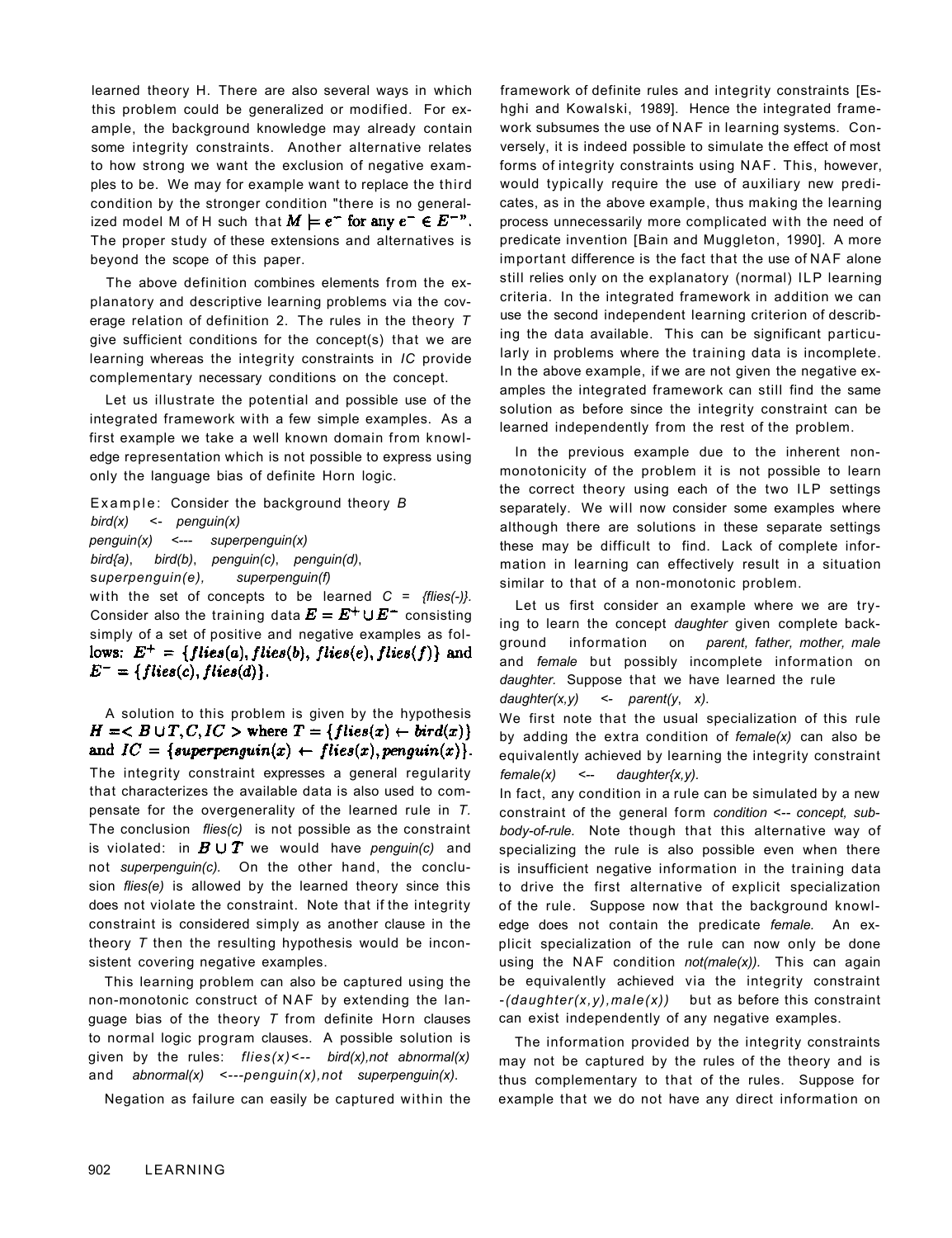the predicates *male* and *female* and we have learned the rule *daughter(x,y) <- parent(y*, *x)*. It is still possible to specialize this rule with the use of integrity constraints. This can happen using other information available in the background knowledge and/or the training data that we learn (using the descriptive criteria) is necessarily related to the concept of daughter. Consider for example that the background knowledge also contains information about the predicates *child(-,-)* and sister(---). Then we could learn the integrity constraint: *sister(x,z) <*- *daughter{x,y),child{z,y),z* ≠ *x.*  This will provide (some) specialization to the general rule excluding all persons which are not sisters to their sibling from being classified as daughters. Similarly other integrity constraints such as *mother(x,z);aunt(x,z) < daughter(x,y),grandparent(y,z)* etc could provide additional specialization of the rule.

This type of specialization comes from learned dependencies in the data relating the concept we are trying to learn with other known relations in the background knowledge. This information encoded by the integrity constraint should not necessarily be seen as part of the rule definition of the concept. It is instructive to compare the behavior of the integrated framework with that of normal ILP in these situations. Firstly, for the latter framework to capture this type of information it will need explicit negative information to drive this specialization, e.g., a negative example of a sibling that is not a daughter. If this is given then normal ILP will try to specialize the general rule by adding extra conditions in its body. In the example above it will specialize the rule to *daughter(x,y) <-*- *parent(y,x),cMld(z,y),z* ≠ *x,sister(x,z)* resulting in an arguably artificial definition.

Apart from the non-naturality of the rules another important difference of encoding this type of information in rules instead of integrity constraints is the fact that the extra conditions added to the rules (e.g., here *child(z, y),z*  $\neq$  *x)* now become necessary for the conclusion to hold whereas this is not the case with the integrity constraints. But these conditions may not be relevant in all cases. They may not be known by the theory (e.g., in the case where we have multiple predicate learning and child is another predicate that we are learning) or they simply do not hold (e.g., cases where the daughter does not have a sibling). This then means that in addition, the normal ILP system must now generate another rule (or rules) to re-cover all the positive examples that are lost by these extra conditions. This is the phenomenon of rule splitting in normal ILP systems that can result in many overspecific rules containing conditions not directly relevant to the proper definition of the concept.

Learning integrity constraints differs significantly from learning more clauses in the theory. The integrity con-

straints are not simply some extra clauses of the theory learned on some additional concepts that (possibly) appear in the heads of the integrity constraints. Although the integrity constraints could be used to provide a partial definition for these predicates their main purpose is to specialize the concept rules in the theory *T.* To be more specific, if the above integrity constraint is considered simply as another clause in the theory for a new concept *sister,* this will not have any effect on the rule of the theory which will remain overgeneral. Similarly, if we add the "corresponding clause"

*daughter(x,y) <-*- *sister(x, z),child{z,y)*  to the theory, this will not have any specialization effect

on the other rule for daughter. The choice of the integrity constraints is not independent from the rules of the theory and part of the difficulty is to find the "relevant" constraints that would compensate correctly for the rules of the theory.

Summarizing, the integrity constraints can sometimes provide implicitly the required specialization of the defining rules without the need of explicit negative training data. They effectively form additional implicit training data for the explanatory part of the problem allowing us to learn from positive data only. In addition, the integrity constraints offer new possibilities of specialization of the rules when these express regularities of the concept with other predicates not directly involved in the definition of the concept.

# 3 Learning algorithms and Experiments

Several approaches to developing learning algorithms in the integrated framework are possible. One is to separate the generation of the two components (rules or constraints). A top-level description of an algorithm that generates the rules first, which then drive the rest of the learning process, is:

Algorithm 1 Find a set of rules *R* that cover all + ve examples; Decide-bias-of-ics(R, *E; Bias);*  Generate-ics *(Bias, E; IC);*  Choose-ics( IC, *R,E;C);*  Return *(R,C);* 

After the first step that generates the rules of the theory, the algorithm goes into a constraint generation and selection phase. We first select the general IC schema(ta) (or bias) that will be given as input to the descriptive inductive procedure. We have identified two types of analysis that help decide on the bias (a) analysis of the form of the rules (b) analysis on the examples misclassified. Other information that helps in finding an appropriate schema for the constraints is their complexity (roughly the number of literals they involve) and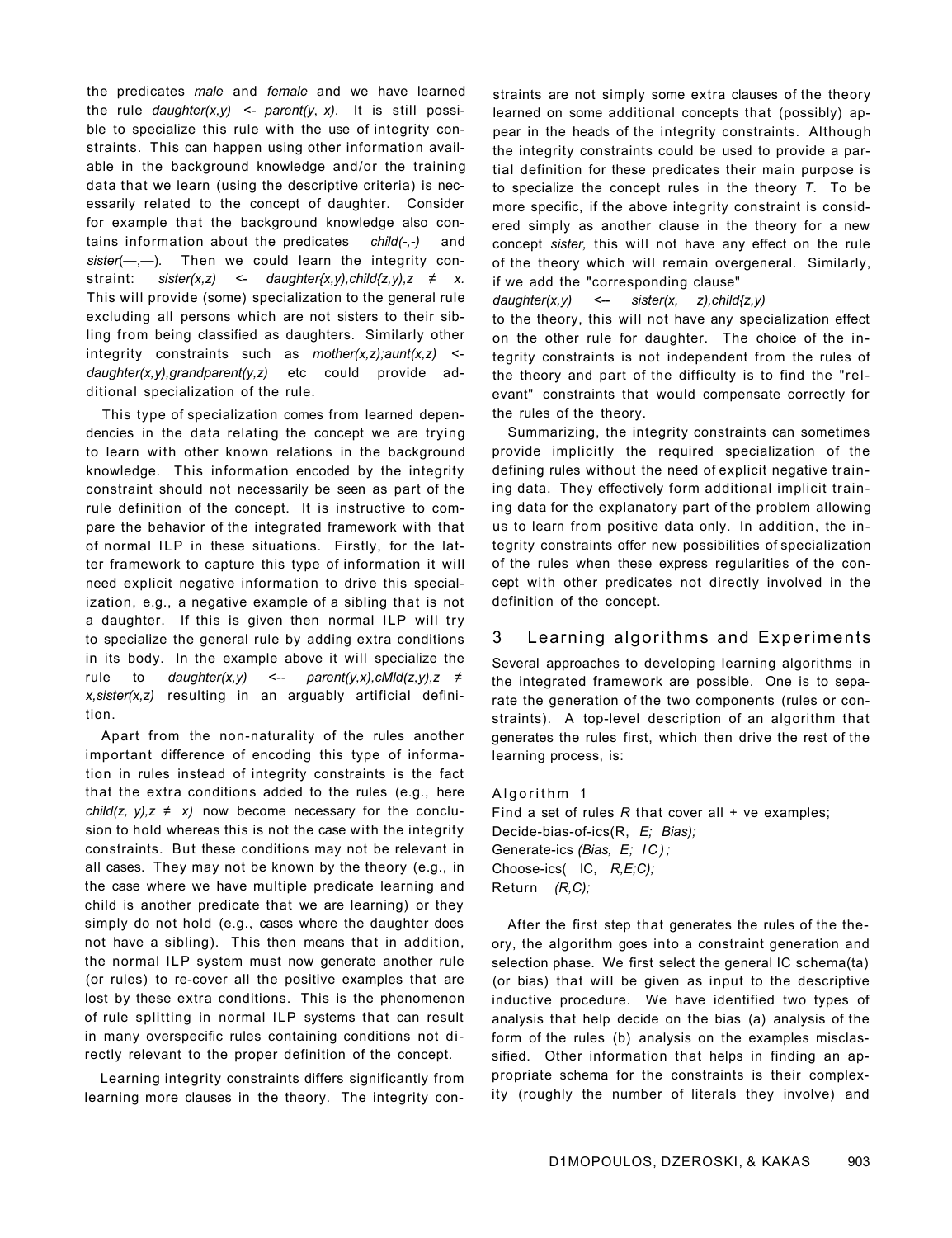more importantly their independence from the existing rules (i.e. they should not be subsumed by the rules). In the experiments we report below we have restricted this kind of analysis to constraints of the form *literati <*- *concept,literal2* or *literall <*- *concept, subbody-of-rule, literal2* where *literall* is a literal which can be the "false" literal and *literal2* is a conjunction of up to 2 literals.

Then we call a descriptive system that generates constraints with the decided bias. In our experiments we have used the CLAUDIEN system which offers a strong declarative language for expressing the bias.

The last step in the constraint computation phase is to choose among the constraints produced by the descriptive system, those that will be actually added to the theory. Here we use a combination of the usefulness of the constraints in specializing the theory (the number of negative example misclassifications they correct) together with descriptive criteria, e.g., the degree of applicability in the data.

In algorithm 1 above, the generation of rules is done outside the process of generating the ICs of the theory. In an "interleaved" approach the generation of rules and ICs are combined together and one dynamically influences the other. Constraints again offer an extra possibility of specialization.

### Algorithm 2

 $IC := \emptyset$ ; Rules :=  $\emptyset$ ; repeat Find-rule $(R)$ ; While  $(R, IC)$  covers  $E^-$ Extended-Specialization $(R; R', NIC);$  $R := R'; IC := IC \cup NIC;$  $Rules := Rules \cup R$ until all positive examples are covered; Return  $(Rules, IC)$ .

The procedure Extended-Specialization (R; R', NIC) can use either the normal specialization step of adding a new literal in the body of R or call on a descriptive ILP algorithm to generate more constraints NIC. As above this will involve deciding on the bias of constraints to look for and choosing amongst the generated ones. The form of the integrity constraints can now be more specific relating strongly to the rules they are trying to specialize. The general bias of the constraints again follows the schema *literall <*- *concept, literal2* where *literall* can be the "false" literal.

Another possibility is to generate (and select) in a first phase the integrity constraints and then use these in a second phase of rule generation. The integrity constraints are used primarily as additional (negative) training data and thus this strategy is particularly appropriate for problems where there is no or limited explicitly given negative training data. A top level shell for such an algorithm is the following:

Algorithm 3 Generate a set of ICs C; (use descriptive criteria e.g. degree of applicability) *repeat*  Generate rule *R;*  While  $(covers(R, E^+) >$  thresh.) and not satis  $f(R, C)$ Specialize-rule(R);  $R' := R' \cup R$ *until* all positive examples are covered; *C'* := set of ICs violated by the generated rules; Return (R',C')■

Note that here specialization of the rules does not come form the negative examples only, but also from the ICs that are violated. These constraints force the specialization of a rule until either some minimum threshold on the number of positive examples that it covers is reached or the integrity constraints are indeed satisfied by all the consequences of the generated rule. If the constraints can not be fully satisfied within the threshold, they are returned in the output. The Generate-rule and Specialize-rule are the usual procedures from top-down normal ILP algorithms.

#### 3.1 Initial Experiments

We report here on some initial experiments with integrated learning, the main purpose of which was to provide an initial confirmation of the theoretical ideas and a basis for the future development of a system for integrated learning.

Several experiments were carried out on the real-life problem of characterizing river water quality. The task is to interpret a biological sample taken from a river in terms of five quality classes (see [Dzeroski *et al,* 1994]). A fact of the form *family(X)* (resp. *family(X, A))* indicates that the bioindicator *family* is present in sample *X* (resp. at abundance level *A).* The five classes are denoted *class0(X)* to *class4(X).* Several machine learning systems have been applied on this problem, including CN2 [Clark and Boswell, 1991], CLAUDIEN [De Raedt and Bruynooghe, 1993] and GOLEM [Muggleton and Feng, 1990]. Making use of abundance level data CN2 achieves accuracy of 0.62 on unseen cases, while without abundance levels it achieves 0.64 accuracy. CLAUDIEN and GOLEM were only used to generate rules from the entire dataset. In the following, a theory correctly classifies a sample if it predicts the correct class, and no other class is predicted by it. This is different from the classification procedure in CN2, which adds the numbers of examples of each class covered by each rule applicable to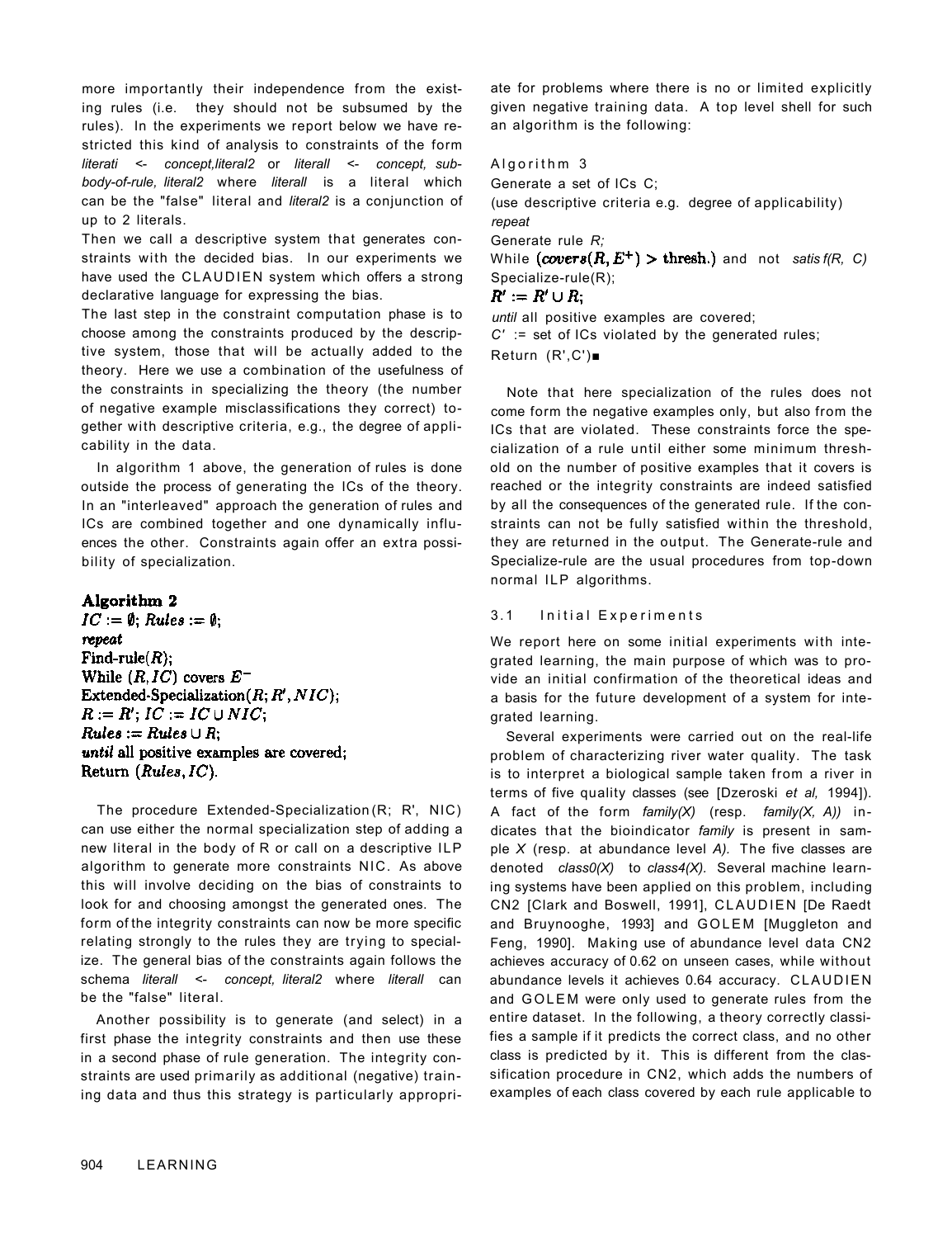an example. The majority class is predicted by CN2 if no rule applies.

Starting from a set of rules that GOLEM induced from data with abundances, we have tried (following algorithm 1) to specialize and complement these rules with integrity constraints. In fact, in this process a different analysis for the different classes is appropriate. We concentrated only on the first three classes, since GOLEM rules for the last two classes are not available. The bias for constraints for classl was generated by analyzing the actual GOLEM rules of classO and classl. Four constraints, e.g., *ancylidae(X)* < *clas8l(X),perlodidae(X),* were selected which can correct the misclassification of classO examples as classl examples while at the same time not affecting significantly the correct classification of classl examples. In contrast, for class2 constraints, the bias was found by analyzing the actual misclassifications of other examples as class2. The results were similar to that for classl. Overall, a small number of constraints were generated and the performance of the integrated theory was comparable to that of the rules alone with just a marginal improvement. This was expected due to the very specific nature of the GOLEM rules. The point to note though is that the constraints learned form complementary information to the rules as they do not affect the coverage of the correct class examples. In fact, some of these constraints were useful in the other two experiments.

| Experim. 1            | Accur. | Experim. 2         | Accur.   |
|-----------------------|--------|--------------------|----------|
| Original              |        | Original           |          |
| CN2 Rules             | 0.53   | <b>GOLEM Rules</b> | 0.80     |
| CN <sub>2</sub> Rules |        | <b>GOLEM</b> rules |          |
| without NAF           | 0.43   | without abund.     | 0.22     |
| CN <sub>2</sub> Rules |        | <b>GOLEM</b> rules |          |
| without NAF           |        | without abund.     |          |
| + ICs                 | 0.59   | $+$ ICs            | $0.72$ J |

| Table |  |
|-------|--|
|-------|--|

The next two experiments (see table 1), that also concern the first three classes, involve learning a theory from training data with information only on the presence or absence of each family (no abundance levels). In the first experiment we started with the CN2 rules whose accuracy was found to be 0.53 on unseen cases (compare this to the 0.64 accuracy of the same rule set under the CN2 classification procedure) and removed all NAF literals form these to produce an overgeneral theory. The task was then to specialize these rules with appropriate constraints by following algorithm 1 and applying the same types of analysis as above for generating constraint bias. It was again possible to learn an integrated theory whose accuracy (0.59 on testing examples) is comparable to that of the full CN2 rules with NAF although this time more constraints were necessary.

In the second experiment, we removed the abundance information from the GOLEM rules discussed above to produce an overgeneral set of rules. Examples of these rules are: *class0(X) < chironomidae(X), heptageniidae(X),perlodidae(X)* for classO, *classl(A)* - *ancylidae(A), erpoddellidae(A)*, *hydropsychidae(A)* for classl and *class2(A)* < *asellidae(A), erpoddellidae(A), physidae(A).* To specialize these rules, we used some of the constraints from the first experiment, together with some new constraints that were added because negative examples were still covered by the theory. Examples of these constraints are: *false <*- classl(X), *leuctridae{X), physidae{X)*  and *lymnaeidae(X) <*- *classl(X), asellidae(X), gammaridae(X), corixidae(X)* restricting classl and *false <-- class2(X), heptageniidae(X), perlodidae(X)*  and *baetidae(X) <-*- *class2(X), hydrobiidae(X), leptoceridae(X).* Most of the new constraints were selected based on the number of misclassifications they correct. The resulting theory has accuracy 0.72 on unseen cases. This compares well with the accurary of 0.80 of the original GOLEM rules as these rules were generated from the whole data including the testing data.

The overall conclusions drawn from these experiments is that it is indeed possible to generate complementary information in the form of constraints with comparable accuracy as that of a given explanatory theory. Furthermore, it is possible to learn simpler overgeneral explanatory rules, which when augmented with constraints in an integrated theory have comparable and sometimes better accuracy.

### 4 Conclusions and Related work

We have presented a new framework for learning that integrates explanatory and descriptive learning. This framework allows us to synthesize complementary information from the same learning data by applying interactively both explanatory and descriptive learning methods and is particularly useful when the given learning problem is incompletely specified.

The need to strongly integrate learning of rules and integrity constraints (ICs) was proposed recently in [Dimopoulos and Kakas, 1996] in their study of the relationship of abductive and inductive reasoning. As mentioned though in the introduction, ICs have been often used in explanatory ILP. The interactive theory revision system CLINT [De Raedt, 1992] introduced the use of ICs in explanatory ILP. Intermediate revisions of the theory are tested for consistency with the ICs, and further revised if found inconsistent.

Most explanatory ILP systems that learn starting from an empty theory on the target predicate(s) do not make use of ICs. The MONIC-SKILit system [Jorge and